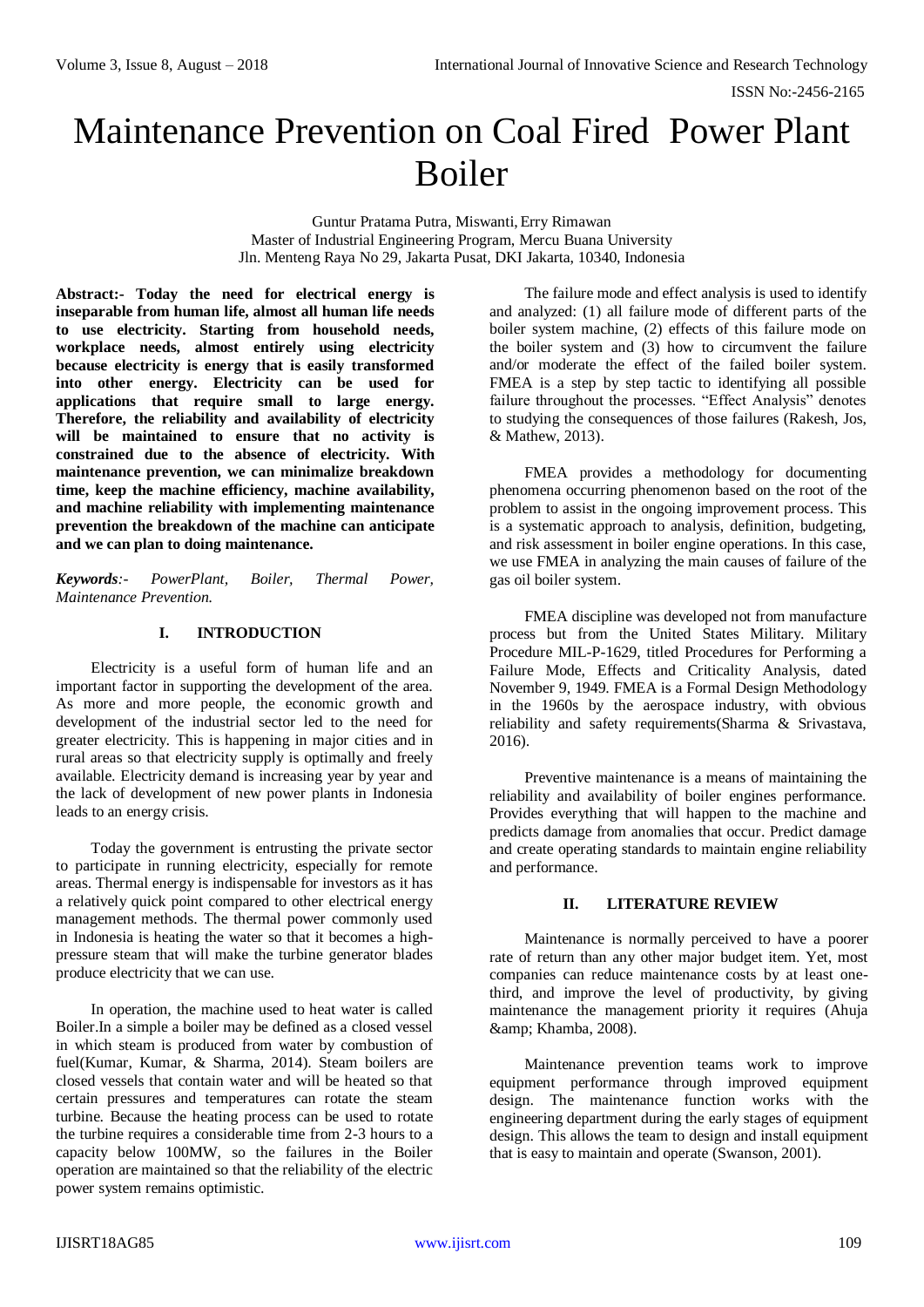#### ISSN No:-2456-2165

The goal of maintenance prevention (MP) is to reduce maintenance costs and deterioration losses in new equipment by considering past maintenance data and the latest technology when designing for higher reliability, maintainability, operability, flexibility, safety, and other requirements (Kirby, 2013).

Failure mode and effect analysis (FMEA) is an engineering technique used to eliminate potential failures, problems and errors in the system and determine their effects on the operation of the product. It could be a design, manufacturing process and services of products before it reaches to the customers. The analysis of the evolution may take two courses of action (Kumar et al., 2014).

FMEA is to develop, evaluate and enhance the design development and testing methodologies to achieve the elimination of failures and thus obtain world-class competitive products. The main advantages of using FMEA methods are: Reduction of Costs, with a critical impact on warranty returns; Reduction of the Time needed from the project phase to the market launch and Improvement of the Quality and Reliability of the products, while increasing the safety of their operation (Sharma & amp; Srivastava, 2016).

Maintenance is normally perceived to have a poorer rate of return than any other major budget item. Yet, most companies can reduce maintenance costs by at least onethird, and improve the level of productivity, by giving maintenance the management priority it requires (Ahuja & amp; Khamba, 2008).

The failure mechanism of tube boiler is identified due to the short-term overheating as result of the localized flue gas flow following massive clinker formations in primary super heater region of the boiler (Pratama & amp; Hardi, 2018).

Cracks in the boiler are due to the buildup of crusted ash but are not immediately cleaned so there will be a dramatic temperature difference between the furnace and one side that has a crust stockpile, thus causing cracking (Hare, Rasul, & amp; Moazzem, 2010).

Maintenance is normally perceived to have a poorer rate of return than any other major budget item. Yet, most companies can reduce maintenance costs by at least onethird, and improve the level of productivity, by giving maintenance the management priority it requires. That priority must span all levels of an organization's management structure to develop an understanding at each level of the significance maintenance can have upon the success or failure of organization objectives (Ahuja & amp: Khamba, 2008).

Criticality analysis is a tool used to evaluate how equipment failures impact organizational performance in order to systematically rank plant assets for the purpose of work prioritization, material classification, PM / PdM development and reliability improvement initiatives (Afefy, 2010).

Boiler design will affect reboot speed when failure occurs. Good boiler designs will have several levels of reinforcement so that when the source fails, other sources will help to reboot the system quickly. Hopefully with this system the reliability of the system will always be maintained and the amount of electrical disturbance will be avoided (Zeng et al., 2014).

The concept of maintenance is wide ranging. It covers malfunction correction, preventive and continuous maintenance, inspections and monitoring. Neglected maintenance routines may cause harm to people, to the process equipment and to the environment. Shutdown periods district heat producing power plants are usually scheduled for the summer season when the steam demand seasonally drops at its lowest, but in pulp and paper industry sector the demand is to operate as long as possible between the shutdowns (Sevtsenko, 2011) .

Good air conditioners of electric motor unit units and instruments are recommended. It is also a designer job to design a heat-resistant system, since the boiler system will have a high temperature. When the machine has a temperature specification close to the operating temperature then the equipment should be supplemented with additional cooling which will help distribute heat from the system to the coolant. it is expected that the cooling performance of the engine will be more robust and reliability will be maintained (Apriliasari & amp; Ichsan, 2013).

The tube boiler has a high damage point if it is not treated properly, since the boiler temperature change needs to be arranged in such a way that the expansion and decay of the boiler tube material can also be adjusted. With drastic changes in constant and repeated temperatures will cause cracks in the boiler tube (Epelbaum, Hanson, & amp; Seitz, 2010).

The oxidation prevailing in the boiler tube will also make the tube boiler become fragile and easily cracked. so the treatment uses chemicals that make the water quality enter the oxygen-free boiler, the silica that can settle on the wall of the boiler, the iron will interfere with the instrument and improve the conductivity in the boiler feed water (Meier et al., 2010).

The internal corrosion of boiler pressure parts (water tube) mainly has four forms: steam corrosion, oxygen corrosion, corrosion and corrosion under the scale. Case one is steam corrosion. Steam surface metal at higher than 400 degree Celsius iron contact with steam to form Fe3O4 film, this is the steam corrosion. Case two is oxygen corrosion. The boiler feed water and oxygen in the process of electrochemical corrosion of the cathode polarization so we must eliminate the oxygen from the system with chemical treatment, electrochemical etching speed, the higher the temperature, the corrosion is block. Preventive measures: feed water deaerator, control water content; control the coal economizer tubes of water speed of not less than 0.3m/s, to prevent air bubbles trapped in the pipe wall. Case three is alkali corrosion. When the temperature is high, accelerated electrochemical corrosion, the higher the temperature, the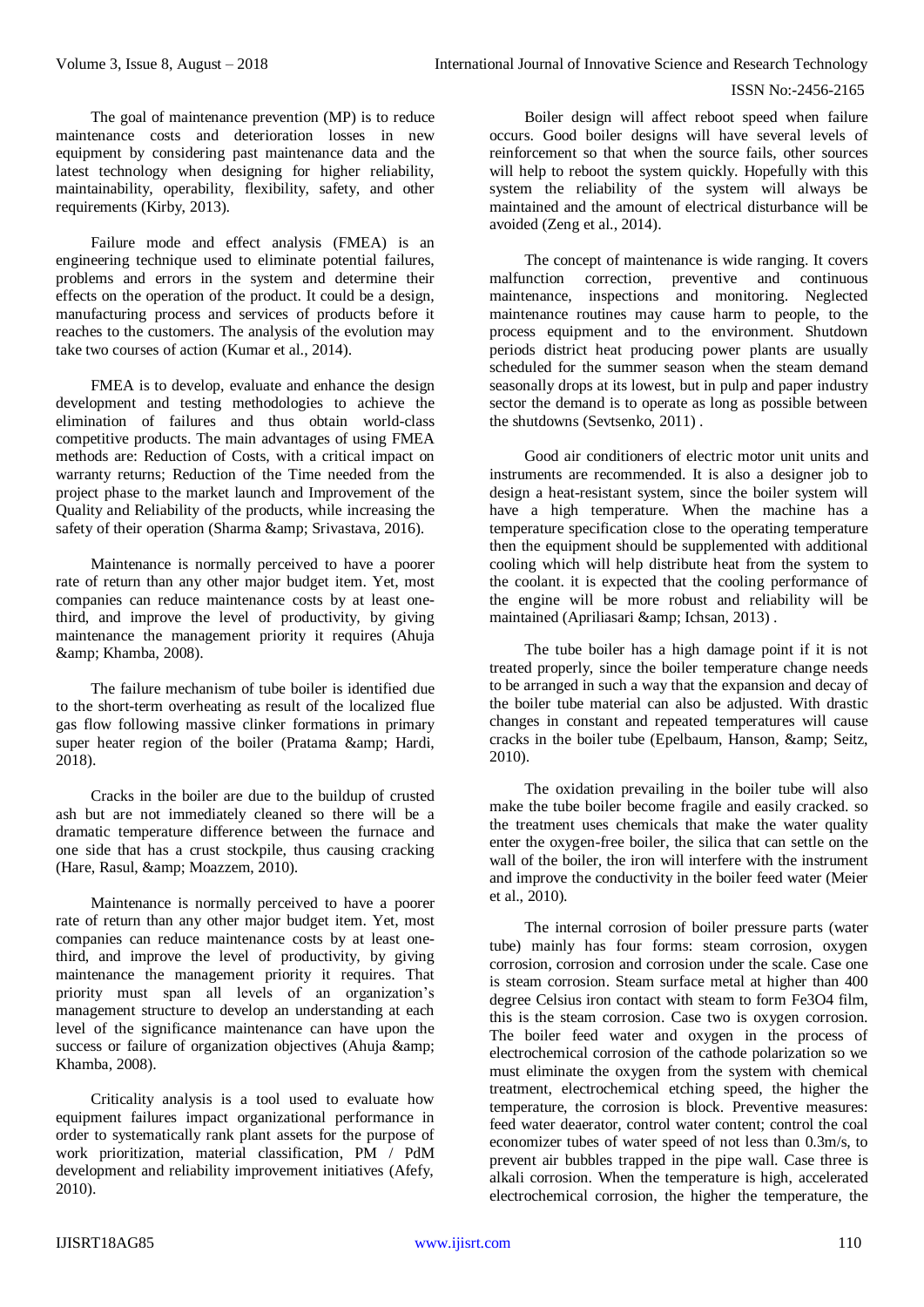greater the more strongly alkaline, corrosion (Luo & Zhang, 2013).

Most of the power plants are designed by the energetic performance criteria based on the first law of thermodynamics only. The real useful energy loss cannot be justified by the first law of thermodynamics, because it does not differentiate between the quality and quantity of energy (Anjali & amp; Kalivarathan, 2015).

The air preheater are more important of boiler auxiliary. The air preheater improves performance of the plant due to more heat transfer to incoming cold air for combustion. Cleaning of plugging or fouling reduce power consumption, unit heat rate and coal consumption. Overall performance and profit of power plant hence increase (Sheikh & amp; Agarwal, 2017).

One of the most powerful methods available for measuring the reliability of products or process is FMEA. Probably the greatest criticism of the FMEA has been its limited use in improving designs (Ambekar, Edlabadkar, & amp; Shrouty, 2013).

#### **III. METHODS**

To implement the Maintenance Prevention (MP) we must build the solid team for planning and be executing the action.MP should be performed for capital projects, redesign or modification of current assets, equipment installation and

commissioning, and replacement parts and components planning(Swanson, 2001).

TPM uses the Overall Equipment Effectiveness (OEE) and Maintenance prevention serves to see the entire boiler condition. Currently the company is doing a reduction for higher efficiency (Kholil, Maulidina, & Rimawan, 2016).

To determine the precautionary care parameters must first be aware of root problems that exist in the machine, such as instruments that have critical functions but also fragile in operation.

Boilers are the main heat transfer units in a power plant, though there are other heat transfer units associated with power plants, but unwanted deposits like slagging and fouling occurred mainly in boilers(Hare et al., 2010).

Advantages of pressure in the system and drastically changing pressure will cause system instability and the risk of damage to the components of the boiler, especially on the tool and the water wall (Tomašková, 1929). so much more pressure settings are required to be accommodated by the safety valve that will soon be opened when there is a greater pressure as the sudden release to the load causes the steam flow to the turbine to be drastically reduced by the government. Better in termination of load should be followed by operator maneuver so more pressure will be avoided.



Fig 1:- Maintenance Prevention flow diagram (Swanson, 2001).

From Fig. 1 we can see the maintenance prevention design is part of all system in business, in relation to business planning in the future and after implementing preventive maintenance is expected to cost production and

maintenance be reduced. Optimize equipment efficiency and reduce disability levels.

So in implementing preventive maintenance, there will be assessments related to what has been implemented. The PDCA system will be useful to accommodate it.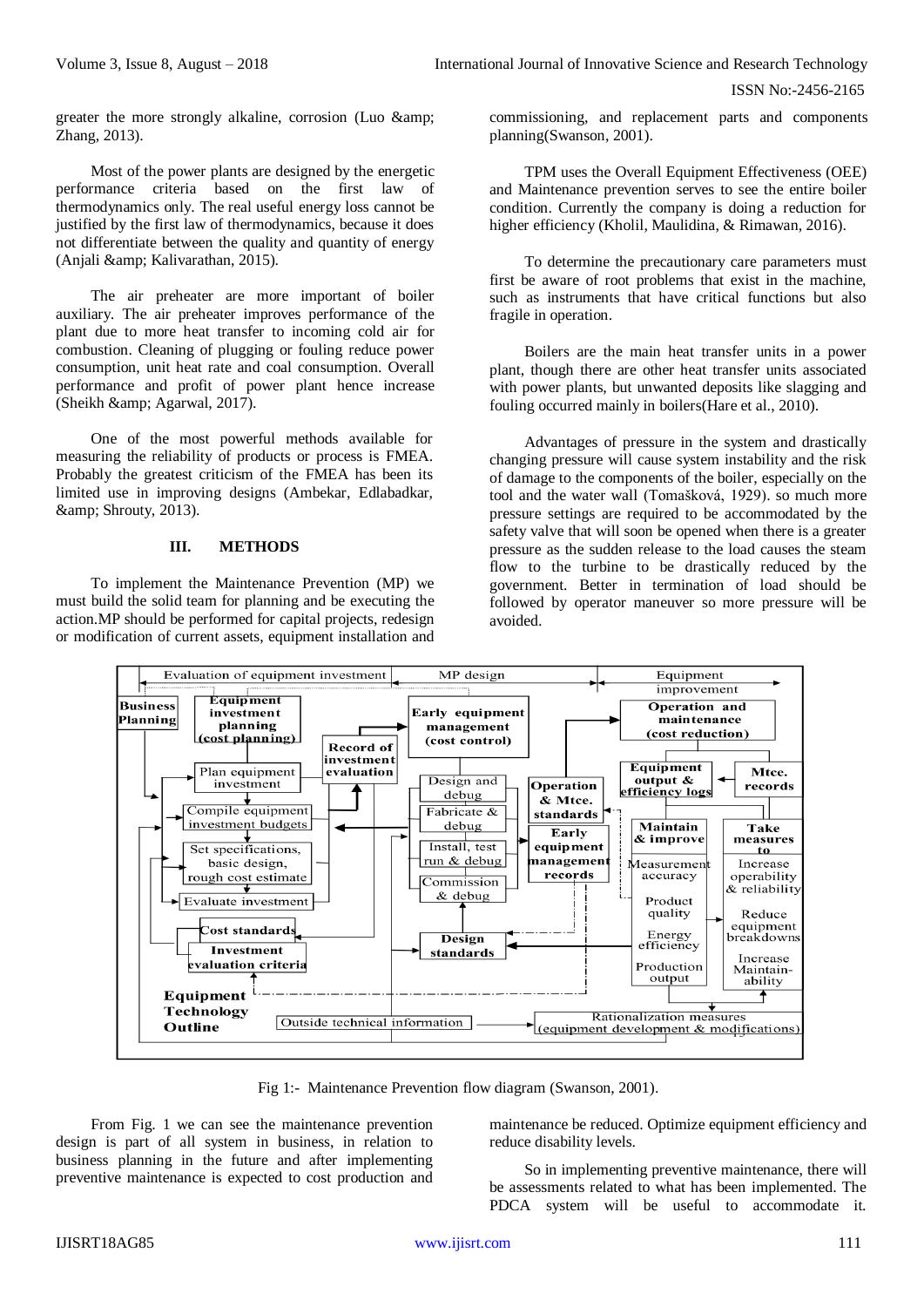Maintenance prevention performance will always be maintained and continue to evolve to maintain its business quality (reliability, availability, and efficiency of boiler engines).

Annual shutdown inspections include all the most urgent areas at that time such as: boiler water wall, boiler tube, instrument, nozzle, etc. Special attention should be paid for especially equipment for the areas that are expected to be problematic. In case worn parts were found during inspections, repairing actions are planned beforehand for the next year's shutdown or in planned shutdown in every month. In case, the wear has already gone too far and malfunction is expected to appear in the near future, correcting actions must be performed within the prevailing time and resources. In this case the main focus is to keep the boiler running until the next possible shutdown (Sevtsenko, 2011).But it is better if there is a possibility of damage in the same place still exists. Maintenance personnel have provided spare parts to take care of when the damages happen again.

# **IV. RESULT AND DISCUSSION**

Coal boilers have critical component components that should always be maintained and maintained, and should be replaced periodically to maintain their reliability. To support it, good planning and backed by compact teams will help boost the boiler engine.

All maintenance personnel have the ability to analyze damage from the boiler machine, thus predicting the components that need to be replaced. The creation of a work plan and action plan for improvement is also needed to facilitate the work system. So if the field is not confused about what to do, and be systematically working to shorten the working hours.

Maintenance prevention models are created during the design process to know the system's critical point points and facilitate future maintenance. Preventive care is also regularly reviewed to obtain optimum results to follow with how the current engine behavior.

| No. | <b>Planed Action</b>                                                    | Equipment              | Risk of Operation                                                                                                                                                                                                                                        |
|-----|-------------------------------------------------------------------------|------------------------|----------------------------------------------------------------------------------------------------------------------------------------------------------------------------------------------------------------------------------------------------------|
| 1   | Clean and Nozzle Check                                                  | Coal Nozzle            | If there is a blockage in the coal nozzle will<br>cause the operation, check that the nozzle<br>diameter is still in accordance with the<br>standard or needs to be replaced.                                                                            |
| 2   | Check Water Wall, and<br>Water tube area                                | Boiler furnace, boiler | The water walls and water tubes in the<br>boilers have a critical point in their<br>operations so they must always be<br>maintained. Cleaned from all crusts outside<br>and also always checked silica locally<br>inside to maintain system reliability. |
| 3   | Check quality of Feed<br>Iron,<br>Water.<br>silica.<br>conductivity, pH | <b>Water Treatment</b> | The boiler feed water source has a special<br>specification that must always be met to<br>maintain the quality of the boiler so that<br>damage to the operation of the tubes and<br>boilers overlap will be minimized.                                   |
| 4   | Check Instrument And<br>Calibration if Needed                           | Instrument             | The instrument in the boiler should always<br>be in good condition to minimize damage.<br>Check and re-calibrate shall always be<br>performed to ensure the accuracy of the<br>instrument.                                                               |

Table 1:- Planning on maintenance coal boiler

# **V. CONCLUSION**

Focus of maintenance and reliability improvement is on the boiler system. But did not rule out also to always monitor the other items for the entire system maintained its reliability. Implementation maintenance prevention will lead to free maintenance. It is hoped that in its operations can be avoided the existence of damage and problems due to the design process. As a continuation of the maintenance prevention, the TPM system has been widely identified in the manufacturing process. This proactive maintenance strategy contributing to improved manufacturing performance highlighted by various researchers.

## **REFERENCE**

- [1]. Afefy, I. H. (2010). Reliability-Centered Maintenance Methodology and Application: A Case Study. Engineering, 02(11), 863–873. https://doi.org/10.4236/engineering.2010.211109.
- [2]. Ahuja, I. P. S., & Khamba, J. S. (2008). Total productive maintenance: literature review and directions. International Journal of Quality & Reliability Management, 25(7), 709–756. https://doi.org/10.1108/02656710810890890.
- [3]. Ambekar, S., Edlabadkar, A., & Shrouty, V. (2013). A